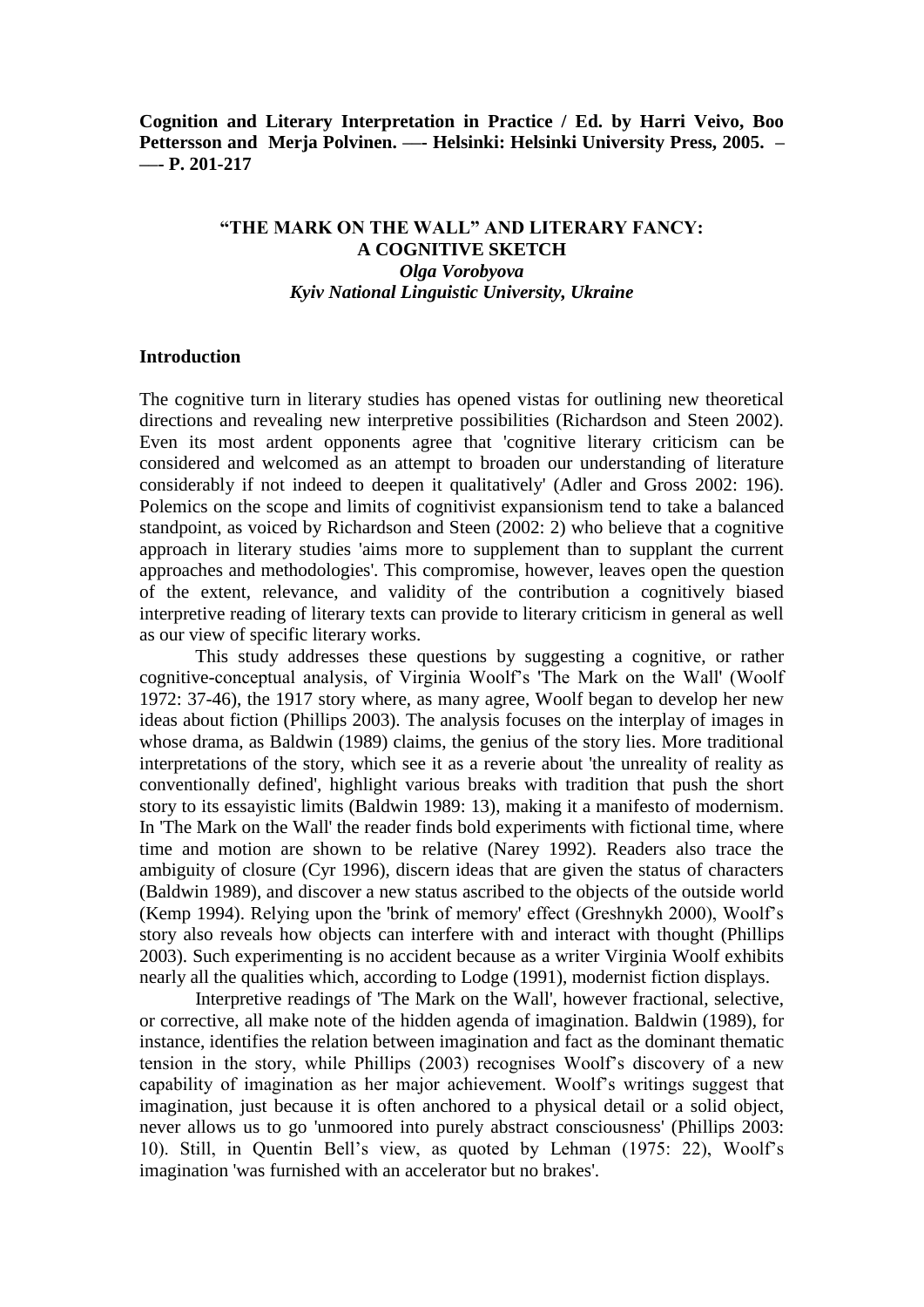## **Literary imagination from a cognitive poetic perspective**

Cognitive studies of literature have provided ample evidence to prove the crucial role that imagery and imagination play in our everyday language and discourse (Turner 1996). Fauconnier and Turner (2002: 15) point out that

work in a number of fields is converging toward rehabilitation of imagination as a fundamental scientific topic, since it is the central engine of meaning behind the most ordinary mental events. The mind is not a Cyclops: it has more than one  $I$ ; it has three – identity, integration, and imagination – and they all work inextricably together.

Against this background, the time seems already ripe to re-address the issue of literary imagination *per se*, since little attempt has been made to reveal and systematise the ways in which the creative potential of the everyday mind, literary by nature, nourishes and augments the literary mind proper.

In 'The Mark on the Wall', Virginia Woolf experiments with all the three 'mind's *I*'s': identity (sameness and differentiation, analogy and disanalogy), integration (bringing various meanings together for a new one to emerge), and imagination whose flight, paradoxically, is 'not from the world, but to it' (Phillips 2003: 16). The story, which has a suspenseful structure, rotates around the reiteration axis of *the mark on the wall* which initially seems to have been made by *a nail*, but under further scrutiny turns into *a snail*. Thus the language of the story becomes 'vitalized, with a matter of a simple phoneme' (Baldwin 1989: 15). Its composition, unfolding like a spiral, iconically mimics the snail's shape as the narrator, step by step, creates her world of reverie.

The story's intricate texture, where 'hard separate facts' (Woolf 1972: 39) of reality are juxtaposed and brought into collision with the world of fancy, gives access to those modifications and disturbances of cognitive processes that make such collision in literary discourse possible. It was Tsur (1992: 4) who, in his version of cognitive poetics, first claimed that 'organized violence against cognitive processes' is symptomatic of creating and reading poetry. Similarly, in many instances of literary prose, alongside the normal use of such processes initially developed for non-aesthetic purposes, one may intuitively discern 'some kind of modification or disturbance of these processes; and their reorganization according to different principles' (Tsur 1992: 5).

My analysis of Woolf's short story proceeds from the assumption that, to a great extent, the specificity of literary imagination results from such modifications and disturbances. Their presence might be traced in the story's texture via various means of foregrounding and defamiliarisation employed by Woolf 'to jettison "plot" in the accepted sense, and achieve an aesthetically satisfying structure by other means' (Lehman 1975: 48). Among the most powerful of such means are unconventional images and the use of symbols. I will here focus on the interplay of imagery and symbolism through a cognitive lens from three major perspectives: (i) reworking conventional conceptual metaphors, (ii) creating new conceptual metaphors, and (iii) manipulating cognitive operations with mental images.<sup>1</sup>

<sup>&</sup>lt;sup>1</sup> Special emphasis on the metaphorical mappings, often viewed as cognitive universals, was largely prompted by specific tasks of the analysis, not by the misconception that the metaphoric mode prevails in modernist fiction. This mode, as Lodge (1991: 492-493) maintains, is 'perfectly compatible with the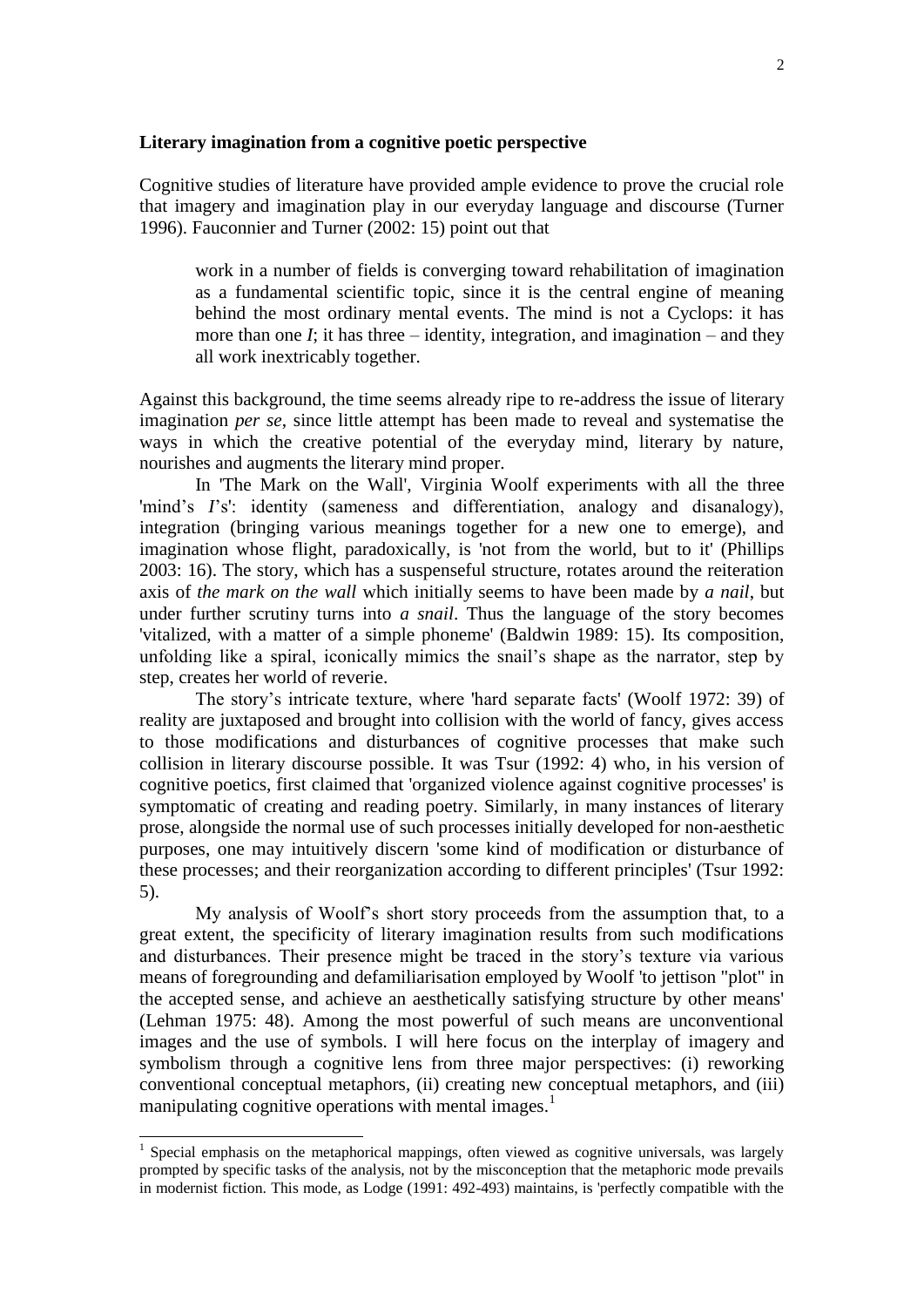#### **Reworking conventional conceptual metaphors**

In cognitive poetics, the reworking of conventional conceptual metaphors is regarded as a part of an artist's creed (Kövecses 2002), a constituent of the literary mind *per se*. Such reworking, according to Kövecses (2002: 47-49), embraces several cognitive mechanisms which prompt the novelty of the metaphor. These include *extension<sup>2</sup>* based on introducing a new conceptual element (or elements) in the source domain (often accompanied by the use of new linguistic means); *elaboration* which captures an already existing element (or elements) of the source domain in a new, unusual, or unconventional way; *combination* as the use of everyday conventional thought based on simultaneously activating and bringing together two or more conceptual metaphors; and *questioning* that relies upon calling into question the validity and the very appropriateness of common everyday metaphors. These mechanisms are in many cases jointly employed, triggering what might be called conceptual defamiliarisation*.* 

In Woolf's story, the conventional metaphors that undergo reworking highlight in a new way at least three groups of concepts – LIFE/AFTERLIFE, THE WORK OF MIND, and KNOWLEDGE, as is explicitly indicated in the text: 'Oh! Dear me, the mystery of life; the inaccuracy of thought! The ignorance of humanity!' (38). Interestingly, it is possible to trace a general tendency of metaphor reworking in Woolf's text, which in all probability demonstrates that in her 'darting of the mind from one train of thought to another [...] there is less inconsequence than might appear at first reading' (Lehman 1975: 48). Whatever concerns life, death, or afterlife is, in Woolf's imagistic vision, conceptually extended or elaborated. Whatever concerns the working of the mind appears as the result of a combination of conceptual metaphors. Wherever the issue of knowledge is brought up, conceptual stereotypes are being questioned.

# *Extension*

l

Unlike other fictions and essays where 'Woolf's fascination [...] with life and death in startling juxtaposition' (Phillips 2003: 3) stands out very vividly, 'The Mark on the Wall' construes a continuum in which the boundaries between life, death, and afterlife become blurred, as in the passage below:

Why, if one wants to compare life to anything, one must liken it to being blown through the Tube at fifty miles an hour – landing at the other end without a single hairpin in one's hair! Shot out at the foot of God entirely naked! Tumbling head over heels in the asphodel meadow like brown paper parcels pitched down a shoot in the post office! (38-39).

Here, what Tsur (1992: 415) calls 'rapid categorisation' activates the conventional metaphor LIFE IS A VOYAGE IN SPACE which is extended by new concepts, namely those of rapidity, nakedness (~ helplessness), and communication. The latter is humorously described as sending parcels by regular post whose arrival to Heaven

retention and exploitation of metonymic writing on an extensive scale'. A mark on the wall may then quite legitimately become 'an emblem for the susceptibility of reality to the subjective consciousness' (Phillips 2003: 11).

<sup>&</sup>lt;sup>2</sup> Similar terms, used by Fauconnier and Turner (2002: 48-49) to describe the essential aspects of blending, characterise in a somewhat different way the creative possibilities of conceptual integration.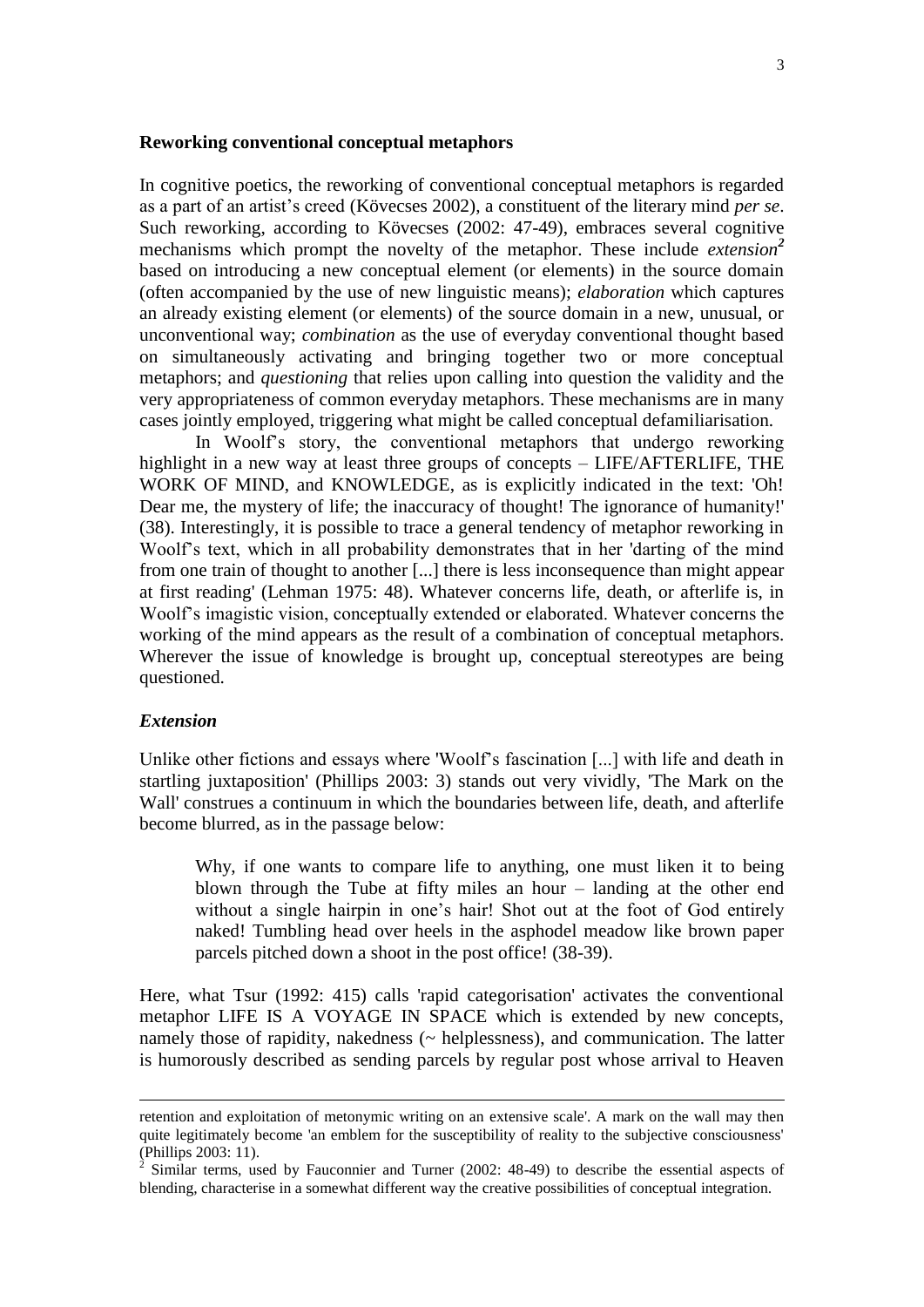means 'death' (DEATH IS THE END OF A JOURNEY), or rather 'life after death'. Thus, the conventional metaphor of death gets defamiliarised through elaboration that employs a communicative perspective.

# *Elaboration*

The mechanism of conceptual elaboration affects, to an even greater extent, the vision of afterlife which may, according to Baldwin (1989), be regarded as a variation of the story's main theme – reality *versus* imagination as a subjective reality. Characteristically, life after death is visualised by Woolf in quite an unorthodox way: 'the slow pulling down of thick green stalks so that the cup of the flower, as it turns over, deluges one with purple and red light' (39).

Relying upon the conceptual metaphor PEOPLE ARE PLANTS as a part of the Great Chain of Being hierarchy (Turner 1996), death and afterlife in the story are conceptualised in an unconventional way. Death is no longer presented as withering or being cut down by THE GRIM REAPER, but is interpreted as the result of exerting a strong physical pressure which, instead of destroying, gives vent to new energy, to a new life (cf. the LIFE IS LIGHT metaphor). The metaphor of 'life against death', which suggests the resistance to pressure that includes the deathly pressure of a weapon, is further elaborated in the description of the winter storm against which the tree, conventionally a symbol of life, stands 'in the empty field with all leaves closefurled, nothing tender exposed to the iron bullets of the moon, a naked mast upon an earth that goes tumbling, tumbling, all night long. [...] One by one the fibres snap beneath the immense cold pressure of the earth (45). Here, as in Woolf's other works, the symbol of the tree acquires a new meaning: it stands not just for life, but for something enduring in life (Lehman 1975). This metamorphosis is supported by the conceptual combination of metaphorical images. The EARTH IS A VESSEL metaphor, triggered by referring to the tree (PEOPLE ARE PLANTS) as 'a naked mast', combines with the DEATH IS AN ENEMY metaphor, the latter being elaborated through the image of *the moon as a deathly weapon*. Hence, despite the pressure, or rather due to resisting the pressure, a new life is born.

# *Combination*

Another vivid example of conceptual combination is the narrator's reflections on how the mind works: 'How readily our thoughts swarm upon a new object, lifting it a little way, as ants carry a blade of straws so feverishly, and then leave it' (37). The fragment activates two conventional conceptual metaphors that have to do with the mind and thinking – THINKING IS MANIPULATING WITH OBJECTS and MENTAL WORK IS PHYSICAL WORK. These metaphors are integrated within the range of the metaphor HUMANS ARE ANIMALS further specified as THOUGHTS ARE INSECTS. By being combined with the metaphors CONSCIOUS IS UP and CONTROL IS UP, the resulting metaphorical amalgam displays a positive axiological bias. Further in the story, the analogy of mental and physical work seems to be shattered by the introduction of the thought-action opposition: 'I understand Nature's game – her prompting to take action as a way of ending any thought that threatens to excite or pain. Hence, I suppose, comes our slight contempt for men of action – men, we assume, who don't think' (44). Thus, the metaphor MENTAL WORK IS PHYSICAL WORK gets, if not rejected, at least questioned, while the former supportive charge gives way to a skeptical, if not negative one.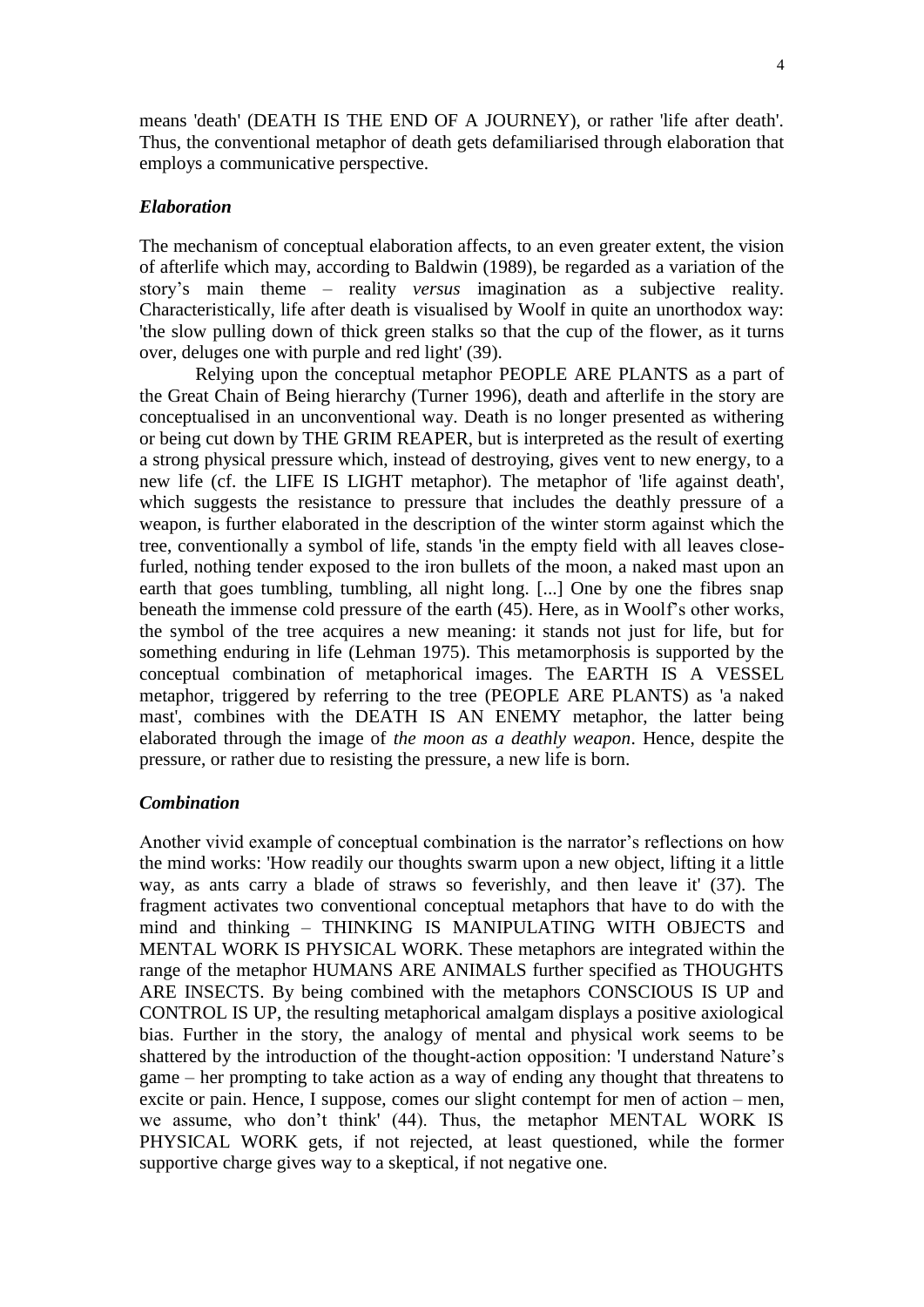#### *Questioning*

This conceptual mechanism appears for Woolf to be a strong tool of re-evaluating what knowledge is:

But for that mark, I'm not sure about it; I don't believe it was made by nail after all; [...] I might get up, but if I got up and looked at it, ten to one I shouldn't be able to say for certain [...]. (38)

No, no, nothing is proved, nothing is known. And if I were to get up at this very moment and ascertain that the mark on the wall is really [...] the head of a gigantic nail, – what should I gain? – Knowledge? Matter for further speculation? I can think sitting still as well as standing up. And what is knowledge? (43)

In both the above quotations the narrator calls into question the validity of the KNOWING IS SEEING metaphor. Unlike other examples where conceptual metaphors were construed via linguistic metaphors and other verbal tropes, here access to the dominant conceptual metaphor is gained through verbs and nouns that belong to the domains of 'seeing' and 'knowing'. The first step in questioning the validity of the conceptual metaphor is its reversal to SEEING IS KNOWING, which is followed by rejecting the metaphor as such – SEEING IS NOT (always) KNOWING. Hence the question: How should we conceptualise knowledge then?

#### **Creating new conceptual metaphors**

Crossing the boundaries of what seems to be conventionally accepted and entrenched, thus making these boundaries fuzzy, finds a further textual realisation in the way Woolf creates new metaphors based either on rich images or on a conceptual breakthrough.

### *The central rich image*

One of the key rich images of the story – 'a world which one could slice with one's thought as a fish slices the water with his fin' (43-44) – incorporates a symbol which, according to Lehman (1975: 84), haunted Woolf's imagination – the symbol of a fin. This symbol 'that seems to have been mysteriously charged with meaning for Virginia [...] was the result of an actual mystical vision', thus constituting part of her mystical and meditative element (Zwerdling 1992). It is precisely the symbol of a fin that has 'made the mystical undercurrent a commonplace in thinking about Woolf' (Phillips 2003: 11).

Approaching this symbolic image with analytical tools, one can hypothesise that it might go back to the conceptual metaphor ANALYSIS IS DISSECTION 'where the source domain is a precondition for the event in the target to occur' (Kövecses 2002: 158), as well as to PROGRESS IS MOTION FORWARD. Furthermore, the novel metaphor can be viewed as the result of conceptual blending where the 'world-man-thought' and the 'water-fish-fin' input spaces integrate to give birth to the emergent meaning '*cognising the world is enjoying the flight of imagination*' developed in the context that follows: 'How peaceful it is down there, rooted in the centre of the world and gazing up through the grey waters, with their sudden gleams of light, and their reflections' (44). In light of the way Virginia Woolf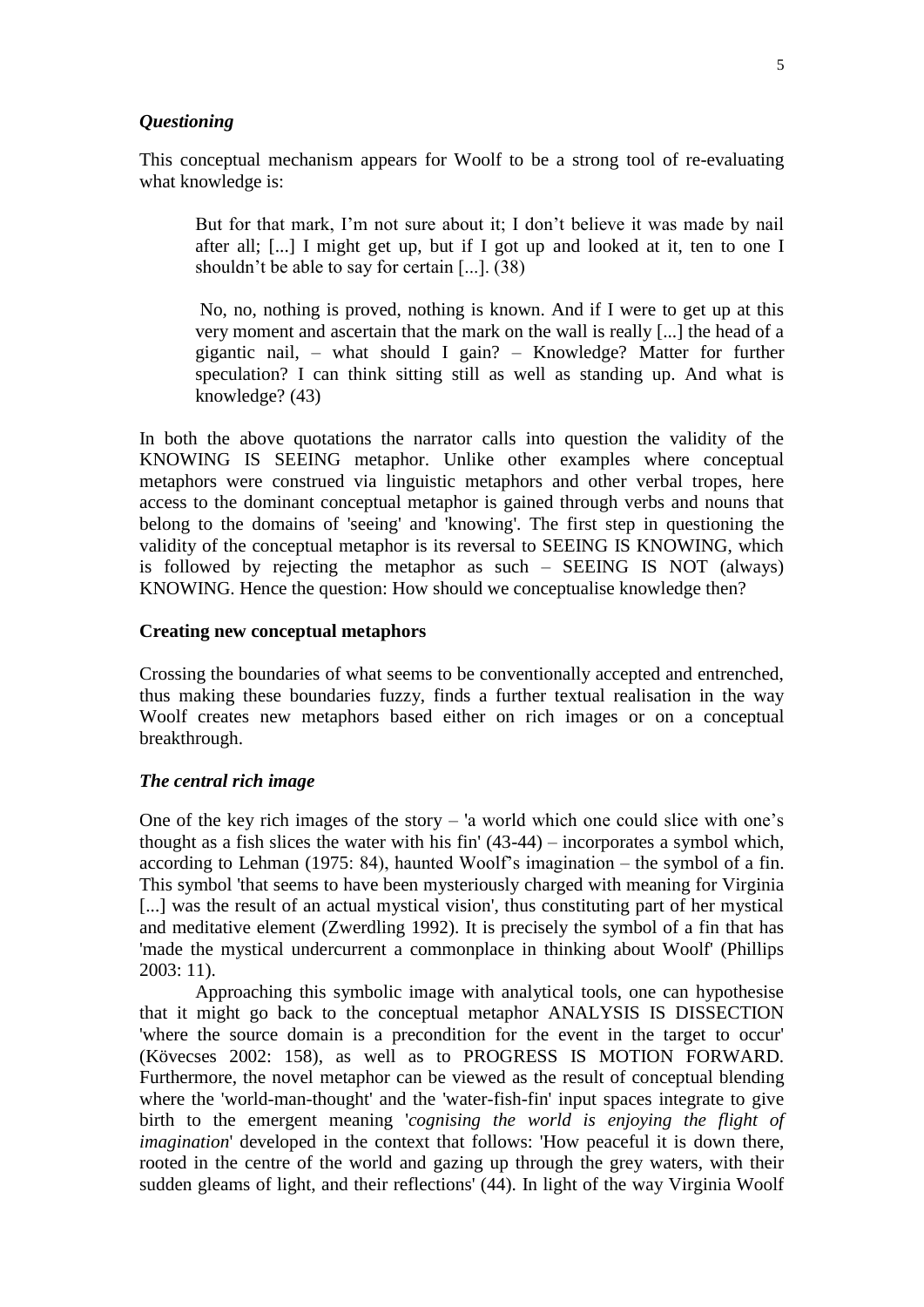chose to end her life, this rich *underwater* image becomes particularly important and revealing, echoing with another description – that of plunging into one's meditations in order to escape reality: 'I want to sink deeper and deeper, away from the surface, with its hard separate facts' (39).

### *Conceptual breakthrough*

Unlike other short stories by Virginia Woolf where conventional conceptual metaphors are modified without any great disturbance, e.g. LOVE IS A LIGHT WITHIN in 'A Haunted House' (3-5) or SEARCHING FOR VALUES IS A VOYAGE IN THE SPACE OF ONE'S IMAGINATION in 'Monday or Tuesday' (6- 7), 'The Mark on the Wall' suggests a new way to conceptualise life. Here we find an instance of what Werth (1999: 319) defined as *megametaphors*, 'sustained metaphorical undercurrents [...] which bring together the metaphors in a text into an overarching structure' where 'the obvious surface metaphors in the text combine to point to a compelling subliminal message'. In Woolf's story, the subliminal message accumulates through the entire text, surfacing as overt metaphors of life and other thematically and associatively adjoined textual elements. Gradually, through 'delayed categorisation' (Tsur 1992: 415), it crystallies as the metaphor LIFE IS A FANCY / A FLEETING ILLUSION.

This megametaphor arises out of several thematic lines that run through the story, the most transparent being those of obstructed or distorted vision and reflection, of elusiveness and haphazardness, and of instability. Each of these lines, cumulatively or through specific images, highlights a cluster of conventional conceptual metaphors.

The first thematic line of *dim or reflected vision* gradually unfolds from 'the steady film of yellow light' to the image of a mirror as a filter through which we perceive ourselves and others in the world we live in. Another example is the *underwater* image with its 'gazing up through the grey waters' (44), as if contemplating life from the center of the world. In this chain the illusory nature of perception is emphasised by the combination of two conceptual metaphors – THE MIND IS A CONTAINER in 'All the time I'm dressing up the figure of myself in my own mind' (40), and THE MIND IS A MIRROR reflecting both one's self and others.

The effect of *elusiveness* is coupled in the story with that of rapidity and haphazardness. Most likely, readers first realise the role of elusiveness in life, when life is conceptualised as a JOURNEY where 'one rushes past in the train' (38). Eventually, readers may come to realise the elusiveness of life as such, which is made especially vivid in the extended simile of *living as being blown through the Tube*, where life is seen as a VOYAGE IN SPACE.

A disturbing sensation of *instability* conceptualised as LACK OF CONTROL IS DOWN is first provoked by the description of 'how very little control of our possessions we have' (38). The feeling further increases with the metaphorical depiction of human life as an almost blind search for knowledge and truth, which evokes KNOWING IS SEEING metaphor. This feeling reaches its culmination at the end of the story with the narrator's awakening from her daydream.

What makes the megametaphor LIFE IS A FANCY / A FLEETING ILLUSION not merely an effective poetic device but a conceptual breakthrough is the context of the story, together with the wider cultural and literary context of modernism, which is noted for its rejection of established rules and conventions. Basically, the range of the LIFE metaphor, which involves such source domains as JOURNEY, A VOYAGE IN SPACE, DAY / LIGHT, PLAY / GAME, STORY, A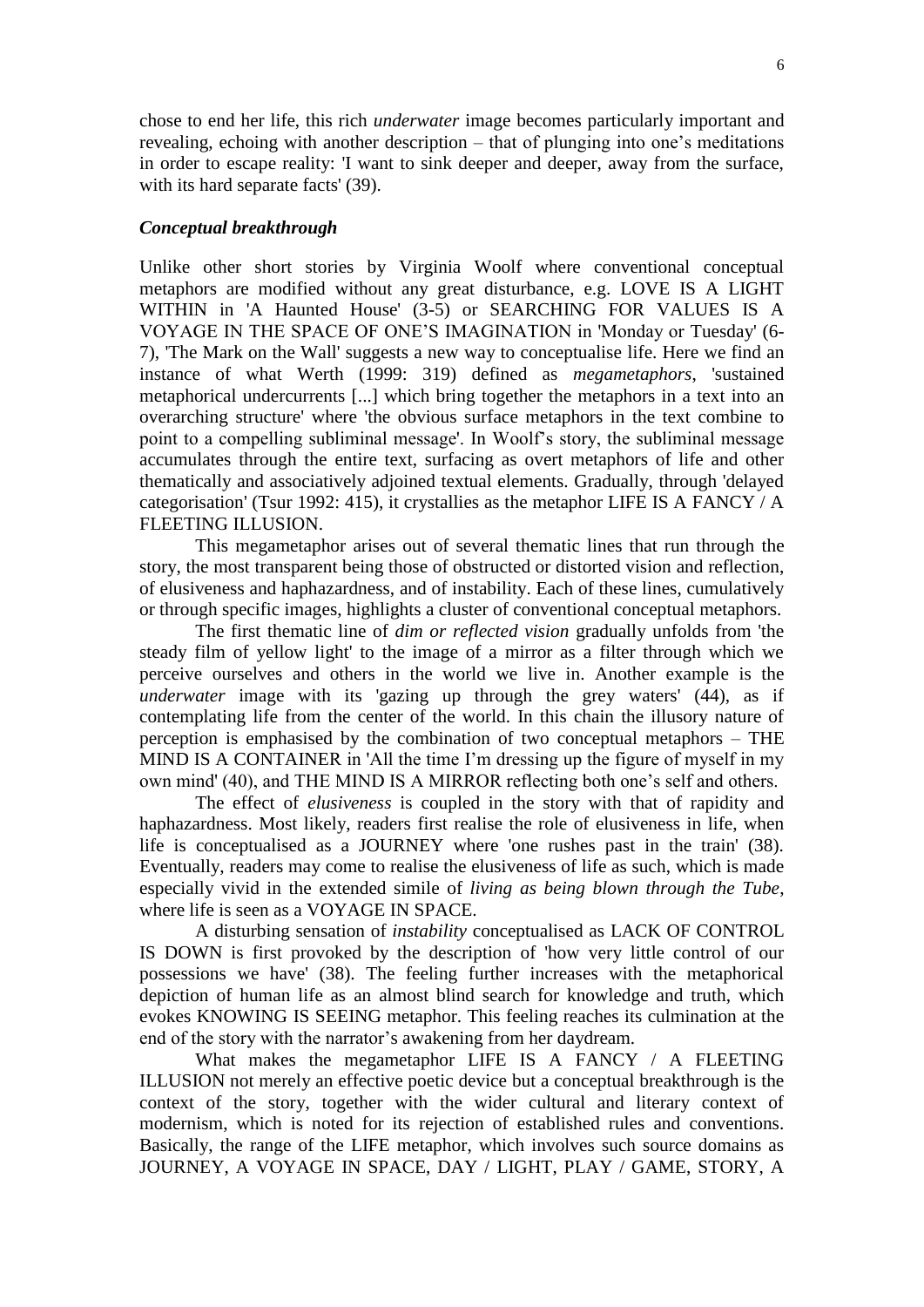PRECIOUS POSSESSION, etc. (Kövecses 2002: 283), can be viewed as a set of conventions *we live by*. The LIFE IS A FANCY metaphor, however, goes beyond these conventions, suggesting that readers, as well as people in general, can be guided not only by these conventions but also by 'an intoxicating sense of illegitimate freedom' (42). This consideration questions the ubiquity and validity of *living by*, particularly in the world of literary fancy. This point of controversy is reflected in Tsur's (1998) polemics with Lakoff, in which Tsur, on the grounds of differentiating between rapid and delayed conceptualisation as two alternative strategies of interpretation, argues that 'Lakoff's system has been devised, [...] to create meanings that show little sensitivity to changing context' (1998: 6). 'In this respect', as Tsur maintains, 'literature begins where Lakoff ends' (1998: 2).

By unfolding the LIFE IS A FANCY metaphor, the narrator, in her flight of imagination, steps on the tricky ground of contrasting the real and the illusory, trying all the while to keep a balance between the two through 'the fusion of external and internal observation' (Zwerdling 1992: 23). In this balancing act *the mark on the wall* metonymically stands for the real, offering, like 'a plank in the sea' of the illusory, 'a satisfying sense of reality' (44). The interplay of the real and the illusory is made even more prominent due to the poetic use of cognitive operations with mental images such as *zooming* and *filling in patterns of contours* (Pinker 1995).

#### **From mental images to cognitive operations**

In Woolf's short stories, a widely used compositional device to create suspense is the reiteration of a symbolic artistic detail throughout the entire text. In some cases such reiteration creates the effect of 'emotive crescendo' as 'a pattern of gradually intensified emotions' (Tsur 1992: 431), or 'an expansion or outburst of vital forces' (445). This can be exemplified by the 'textual cardiogram' of 'A Haunted House' (Woolf 1972: 4-5), with *the pulse of the house* beating at a more and more intensified rhythm, or by the 'desiring truth' arrow of 'Monday or Tuesday' (6-7), which punctuates the story's texture.

In 'The Mark on the Wall', the reiteration axis is formed according to another principle, that of *zooming in*, which here acts by bringing the object of scrutiny into closer view, while the mark on the wall gradually changes contours and shape. Scrutinising the mark, the narrator takes only mental actions, physically remaining passive and immobile, as if demonstrating that *real* life is the life of the mind. The account of what *is* illusory, though often passing for real, is given by portions, as if *filling in the pattern of contours* of a space delineated by the narrator's imagination. Interestingly, in the story's texture these contours are marked by negative and/ or hypothetical modality.

On the real/ illusory scale, the role of the mark on the wall appears to be ambivalent. It interacts with the thought like a ring-buoy in the ocean of instability and fancy, 'something definite, something real' (44), indicating a point from which imagination may move on (Baldwin 1989). At the same time, the mark on the wall interferes with thought, interrupting the fancy, presumably, to the narrator's (and the readers') relief. Consequently, as the thought is taking off from an object and running up against it (Phillips 2003), we get the effect of an *imagination swing*.

There is still another facet of the mark on the wall that can be seen as the story's pivot: its hidden, palimpsestic symbolism that evokes associations, if rather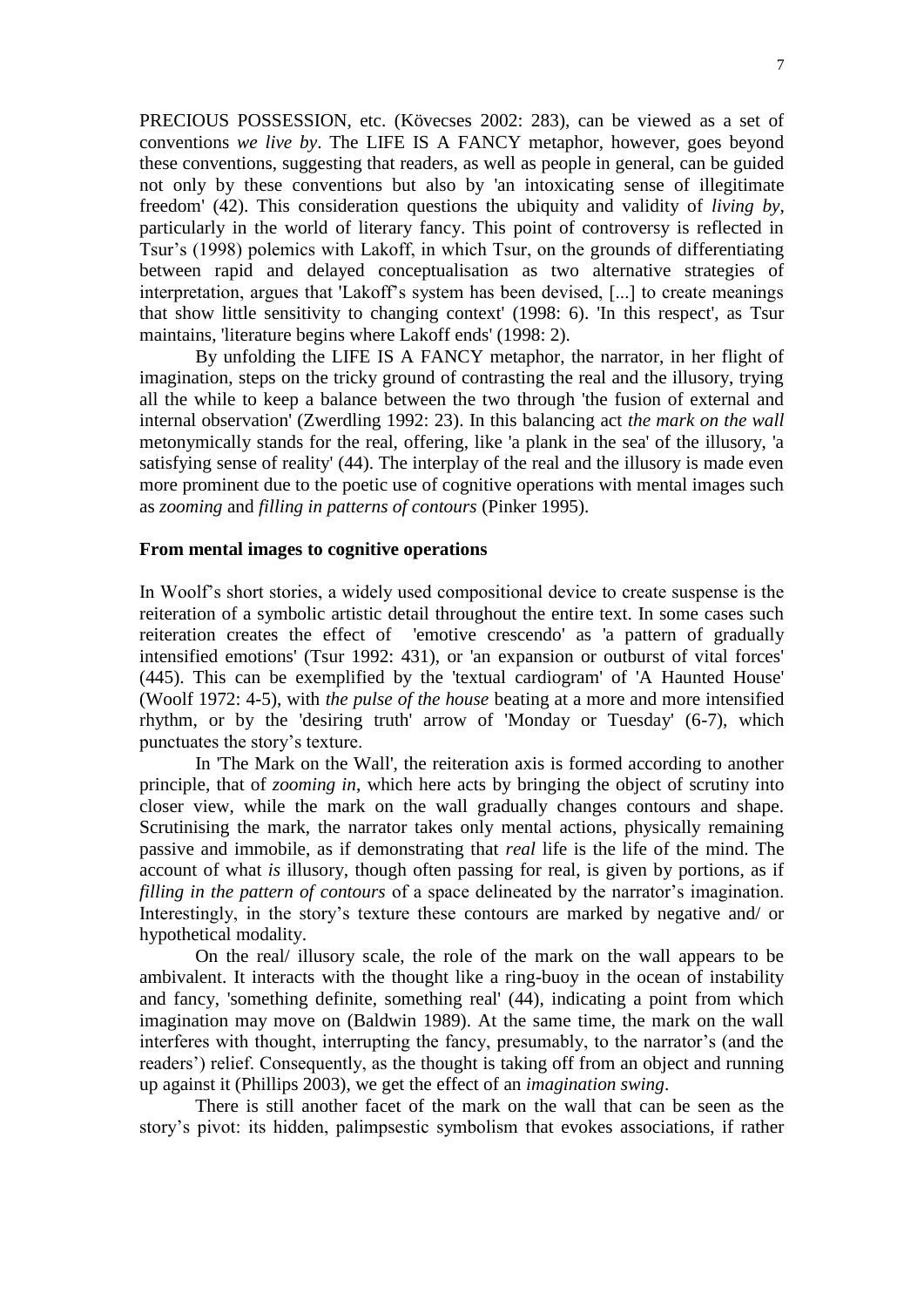vague, with the Old Testament's 'handwriting on the wall'<sup>3</sup> as a prophecy of impending misfortune (Hirsch, Kett and Trefil 1993: 10). The risky game of balancing on the brink of the real and illusory, where what seems to be real turns out to be the most illusory, as well as going against Nature's game of self-preservation, whose rules state that 'any thought that threatens to excite or to pain' should be put an end to (44), might have been interpreted as a mere literary device but for Virginia Woolf's untimely death. With this in mind, the statement 'so Nature counsels, comforts you, instead of enraging you; and if you can't be comforted, if you must shatter this hour of peace, think of the mark on the wall' (44) sounds as a warning against upsetting the balance of the real and illusory.

# **Conclusion**

Woolf's mystical insights are often associated with 'her occasional apprehensions of patterns behind reality' (Phillips 2003: 11). Cognitive tools allow us to reach the preliminary conclusion that such mystical impulses may be provoked by the hidden patterns in the writer's imagination, patterns that are anchored to particular metaphorical concepts. Such hidden patterns are crystallised by cognitive mechanisms. It is these mechanisms that can widen the horizons of imagination, thereby allowing conceptual breakthroughs and evoking rich images charged with mystical undercurrents. At the same time, such cognitive mechanisms can constrain these horizons through cognitive operations that help manipulate, modify, or reorganise cognitive processes originally evolved for non-literary purposes. Woolf's imagistic vision plays with various cognitive twists, extending and elaborating conceptual mappings of life, death, and afterlife; construing combinations of metaphors that conceptualise the workings of the mind; questioning conceptual stereotypes of knowledge; and suggesting a vision of life as a fleeting illusion.

Such an analysis contributes not only to Woolf criticism, but also to cognitive poetic studies in general, revealing the ways and formats through which the everyday mind nourishes the literary mind and structures the literary imagination whose 'synthetic' and 'magical' power, as Coleridge assumed, could bring about the fusion of human faculties. Thus, cognitive readings, as supplementary tools of literary interpretation, may objectivise our intuitions concerning literary imagination and the hidden agendas of specific literary texts, and make them less opaque and thus more easily accessible. They can also assist in throwing light on that which is concealed in the conceptual space behind the text and which most likely sets the interpreter's intuition working.

# **Notes**

l

# **References**

Adler, Hans and Sabine Gross (2002) 'Adjusting the Frame: Comments on Cognitivism and Literature'. *Poetics Today*, 23(2): 195-220.

Baldwin, Dean R. (1989) *Virginia Woolf: A Study of the Short Fiction*. Twayne's Studies in Short Fiction, 6. Boston: Twayne.

 $3$  I am grateful to Hanna Herzig from the Open University of Israel for drawing my attention to this aspect of the story's symbolism.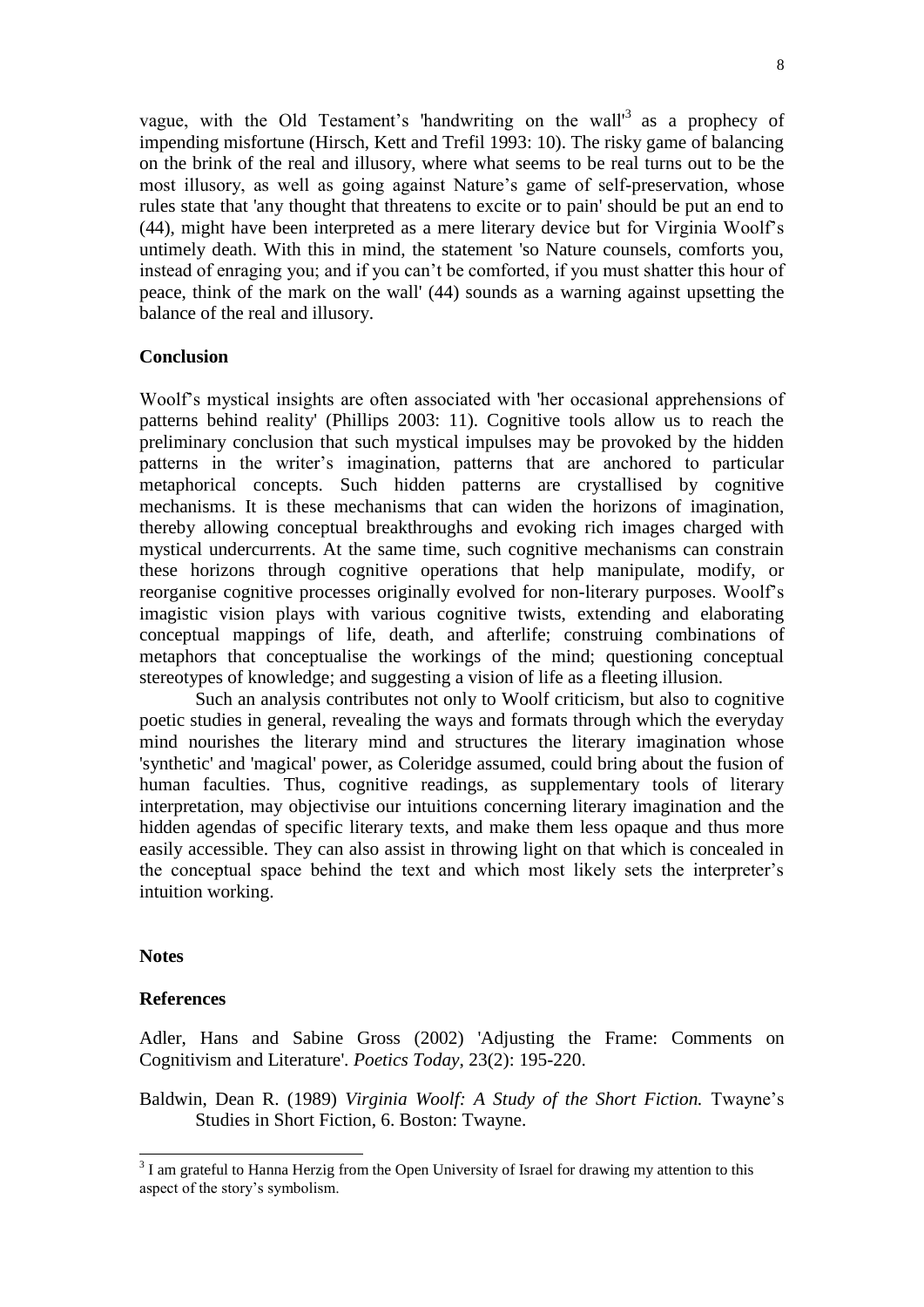- Cyr, Mark D. (1996) 'A Conflict of Closure in Virginia Woolf's "The Mark on the Wall"'. *Studies in Short Fiction*, 33(2): 197-199.
- Fauconnier, Gilles and Mark Turner (2002) *The Way We Think: Conceptual Blending and the Mind's Hidden Complexities*. New York: Basic Books.
- Greshnykh, V. (2000) 'V.Vulf: labirinty mysli' [V.Woolf: labyrinths of thought]. *Baltijskij Filologicheskij Cur'jer*, 1: 165-174.
- Hirsch, Eric Donald, Jr., Joseph F.Kett and Jamws Trefil (1993) *The Dictionary of Cultural Literacy*. 2nd ed., rev. and updated. Boston/New York: Houghton Mifflin.
- Kemp, Sandra (1994) 'Selected stories'. In Julia Briggs ed. *Virginia Woolf: Introductions to the Major Works*. London: Virago. 61-87.
- Kövecses, Zoltán (2002) *Metaphor: A Practical Introduction*. Oxford etc.: Oxford UP.
- Lehman, John (1975) *Virginia Woolf.* New York: Thames and Hudson.
- Lodge, David (1991) 'The Language of Modernist Fiction: Metaphor and Metonymy'. In Malcolm Bradbury and John McFarlane eds. *Modernism: 1890-1930*. 2nd ed. London: Penguin. 481-496.
- Narey, Wayne (1992) 'Virginia Woolf's "The Mark on the Wall"': An Einsteinian View of Art'. *Studies in Short Fiction*, 29(1): 35-38.
- Phillips, Brian (2003) 'Reality and Virginia Woolf'. *The Hudson Review*, LVI (3). [Internet] Available: http://www.hudsonreview.com/ phillipsbrianAu03.pdf (Accessed: 2004, November 7).
- Pinker, Stephen (1995) *The Language Instinct.* New York: HarperPerennial.
- Richardson, Alan and Francis F. Steen (2002) 'Literature and the Cognitive Revolution: An Introduction'. *Poetics Today*, 23(1): 1-8.
- Tsur, Reuven (1992) *Towards a Theory of Cognitive Poetics*. North-Holland Linguistic Series, 55. Amsterdam etc.: Elsevier Science Publishers.
- Tsur, Reuven (1998, June 8 ––– last update) 'Lakoff's Roads Not Taken'. *Occasional Papers*. Available: http://www.tau.ac.il/~tsurxx/Stock\_Responses.html
- Turner, Mark (1996) *The Literary Mind*. New York/Oxford: Oxford UP.
- Werth, Paul (1999) *Text Worlds: Representing Conceptual Space in Discourse*. Text Explorations. New York: Longman/Pearson Education Ltd.
- Woolf, Virginia (1972) *A Haunted House and Other Short Stories*. San Diego etc.: Harvest/Harcourt.